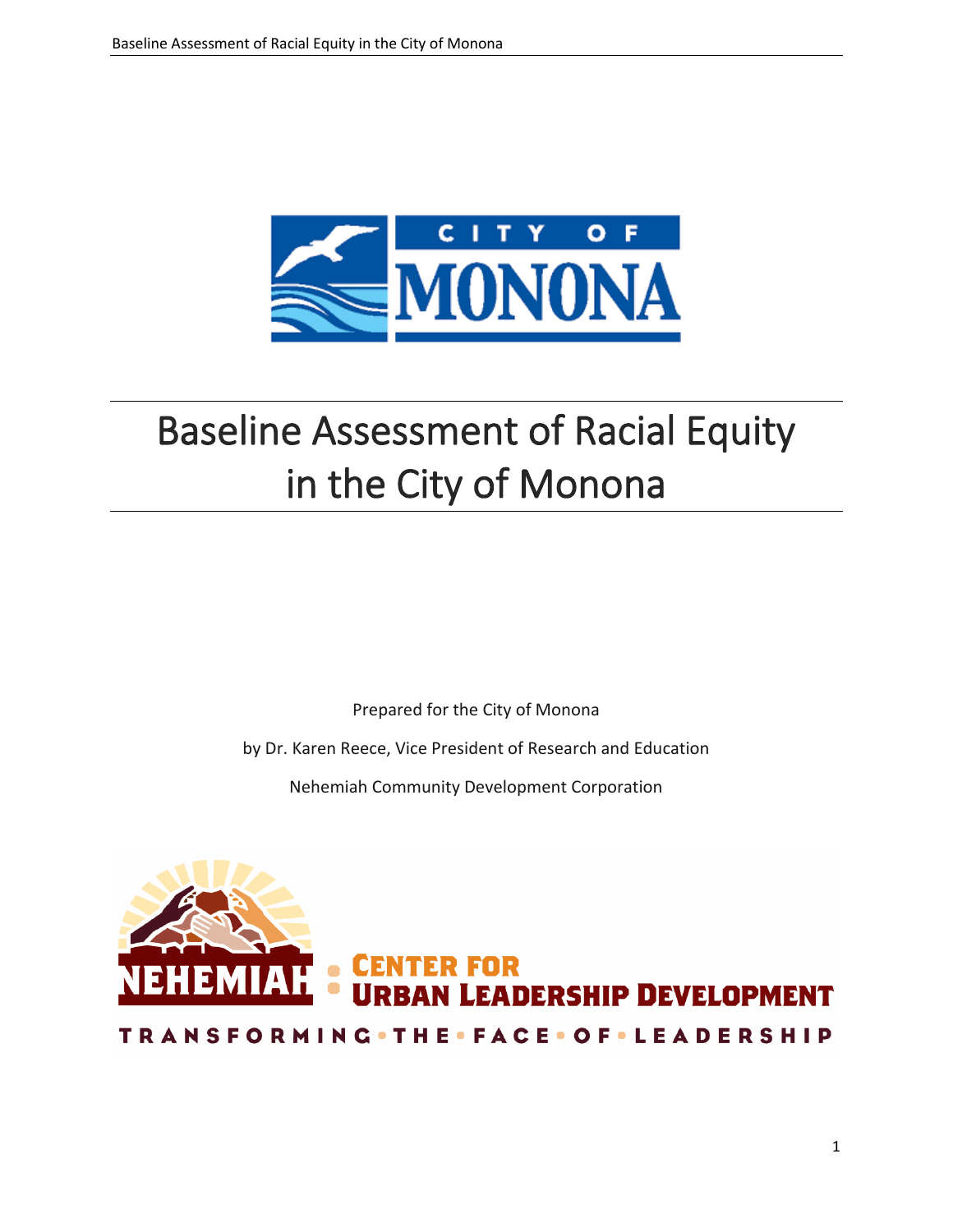# Table of Contents

| City leadership is motivated to improve racial equity, but not aligned on the |
|-------------------------------------------------------------------------------|
|                                                                               |
|                                                                               |
|                                                                               |
|                                                                               |
|                                                                               |
|                                                                               |
|                                                                               |
|                                                                               |
|                                                                               |
|                                                                               |
|                                                                               |
|                                                                               |
|                                                                               |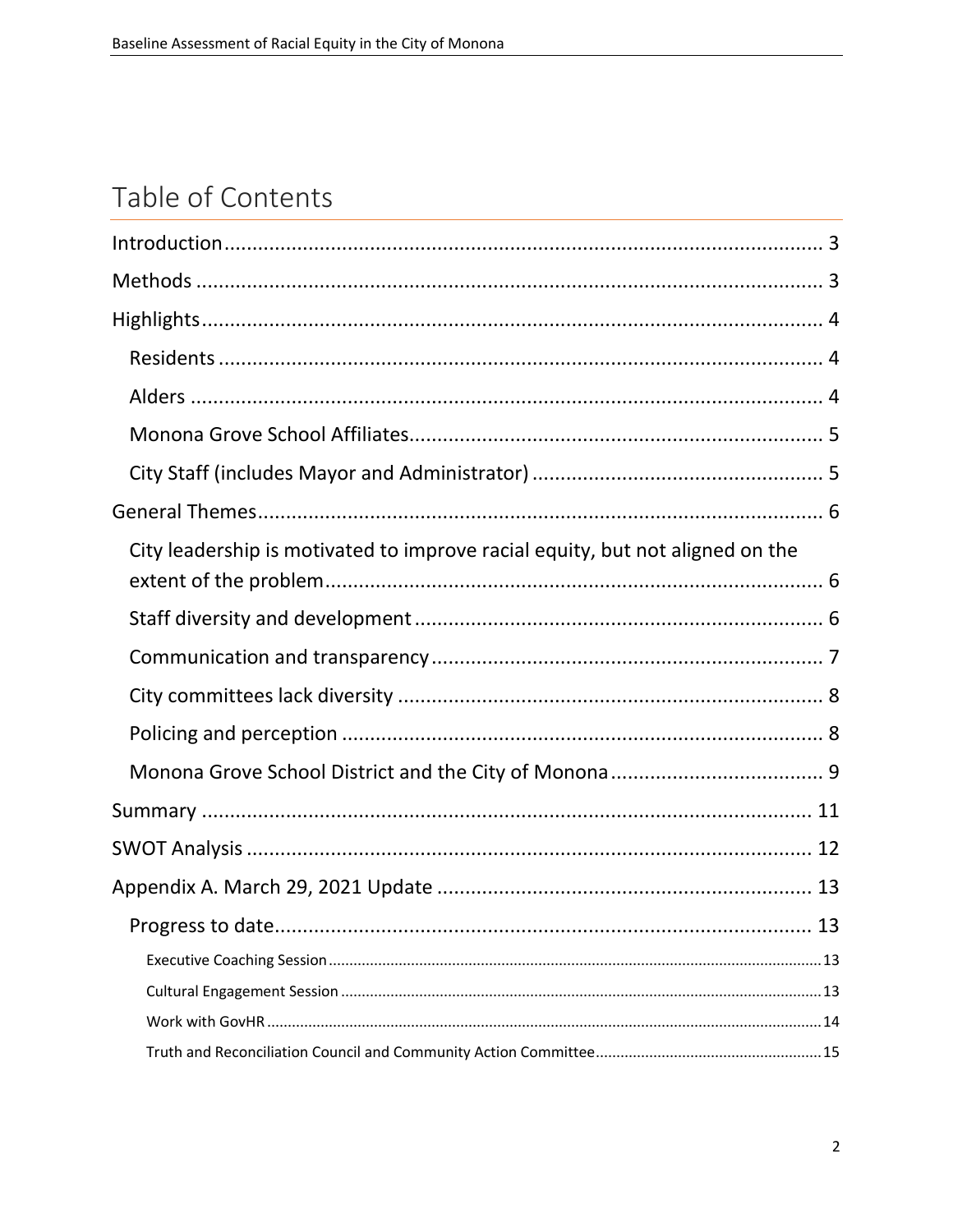# <span id="page-2-0"></span>Introduction

The City of Monona is a small, landlocked city of just under 8,000 people. With a median age of 45.3 years<sup>1</sup>, Monona residents are older than surrounding areas, and 7.5% of residents are aged 65 or above and living alone. Nearly 60% of homes are owner-occupied and many residents have lived in Monona for most of their lives or for generations. The city has beautiful lake views and parks as well as Walmart and the Beltline. While Monona is 93% white, the population of people of color is growing.

On June 2, 2020, a young Black man was detained by police at gun point in a home on Arrowhead Drive where he was staying with friends, and the City of Monona was in the spotlight<sup>2</sup>, (mentioned elsewhere in this report as "the June 2<sup>nd</sup> incident"). As a result of public outcry and criticism of how the situation was handled, the City of Monona reached out to Nehemiah for help on strategies to become a more racially-inclusive city.

Beginning in September of 2020, Nehemiah was contracted to conduct a baseline assessment of equity efforts in the city, provide three listening sessions with Monona residents, conduct cultural engagement sessions to increase awareness of issues that drive racial inequities, develop a plan of action for equity in policing, six executive coaching sessions with Rev. Dr. Alex Gee, create a Community Advisory Council, and provide a comprehensive assessment of experiences and needs of African American residents in Monona. The following report is a summary of findings from the baseline assessment as well as recommendations for issues to address in the city.

# <span id="page-2-1"></span>Methods

This assessment is not meant to be a comprehensive, stand-alone evaluation of racial equity in Monona. The purpose of this assessment is to provide a baseline to inform the work that Nehemiah is doing and to shape training sessions and recommendations.

Semi-structured interviews were conducted with 23 people, including city staff, alders, school board members, school employees, and residents (see Table 1). 21 interviews were conducted one-on-one via Zoom, one interview was conducted via phone, and one interview was conducted over email. The assessment also includes information from the Community Listening Session on October 13, 2020.

This assessment was also informed by several reports, including The Riseling Group Independent After-Action Review, the 2016 Comprehensive Plan, the 2006 Strategic Plan for Economic Development and several news articles that are linked in footnotes throughout the report.

<sup>1</sup> https://www.mymonona.com/948/Demographics

<sup>2</sup> https://madison.com/wsj/news/local/crime-and-courts/body-cam-footage-from-monona-arrest-shows-policeannouncing-selves-trying-to-explain/article\_a3073dcd-5c3a-51a9-872d-26ce49eecaa5.html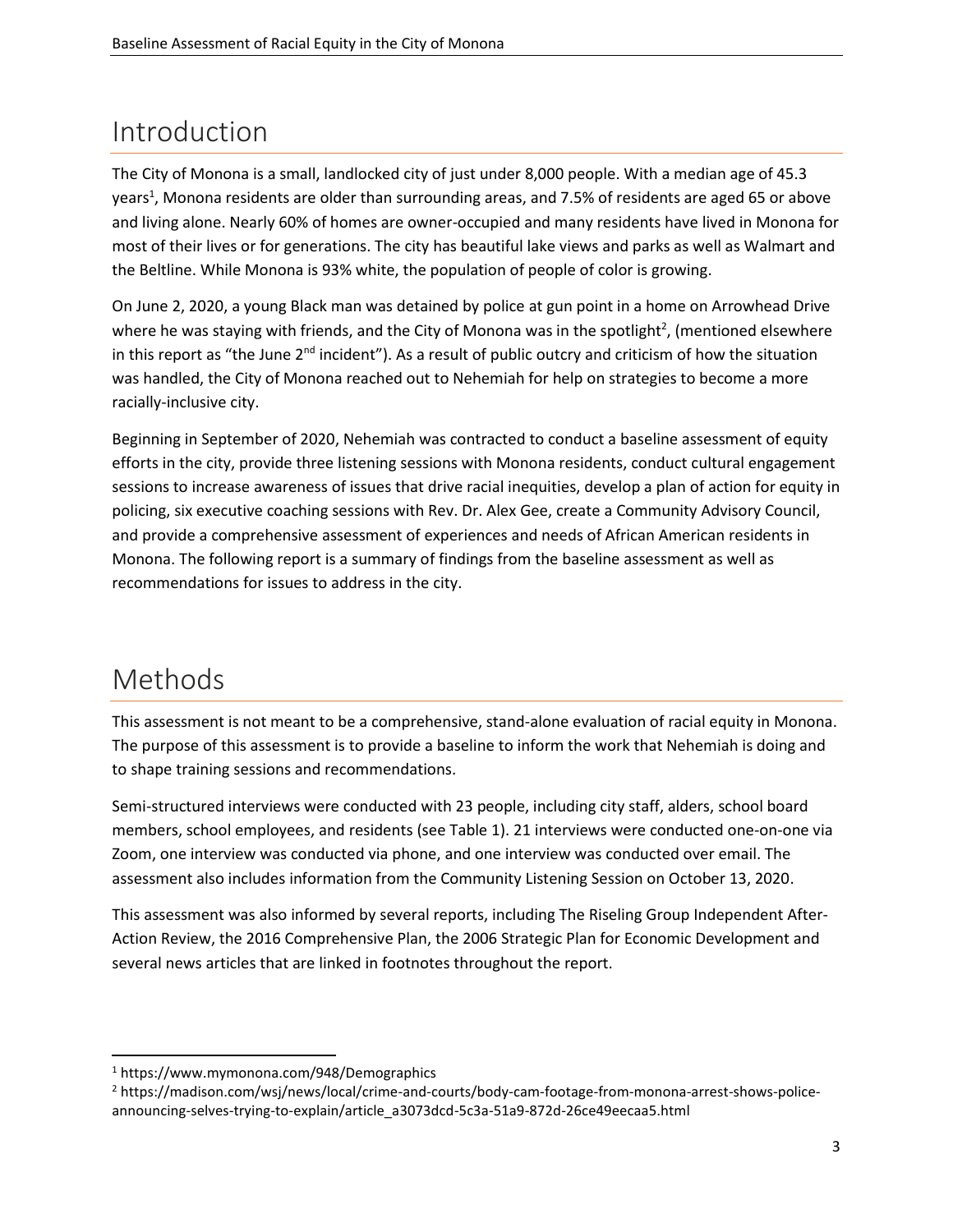*Table 1. Categories represented in interviews*

| Category                                 | Number |
|------------------------------------------|--------|
| <b>Residents - Interviews</b>            |        |
| <b>MGSD board members</b>                |        |
| MGSD employees                           | ੨      |
| Alders                                   |        |
| City staff*                              | 12     |
| Residents - October 13 listening session |        |

\*City staff includes the following departments: Parks and Recreation, Administrative Services, Fire, Police, Planning, Library, Senior Center, Community Media, City Administrator, Mayor

# <span id="page-3-0"></span>**Highlights**

This section will focus on main points describing the perspectives of those interviewed.

### <span id="page-3-1"></span>Residents

This section includes Residents who were interviewed as well as those who participated in the October 13 listening session. Several individuals in other categories made comments specific to their experience as a Monona resident aside from their professional roles. These impressions are included in this category as well.

#### *Strengths:*

- Residents are excited to see the city taking real action to work on racial equity.
- Residents were actively engaged in the recent review of police policies by the Public Safety Commission.

#### *Considerations:*

- There is a sense that it is difficult to understand what to do about racial equity and inclusion due to the small number of people of color in Monona and also that residents do not have much opportunity to get to know them.
- Residents would like to see more communication and transparency when decisions are made.
- Some residents have a strong awareness of racial inequities in Monona while others do not believe there is a problem, or that the problem is due to perception.

# <span id="page-3-2"></span>Alders

#### *Strengths:*

- Five new council members have been elected over the past four years to add new ideas and energy
- Alders are strongly supportive of allocating funds toward building solutions and strategies to address racial inequities.
- All alders agree that they need more education on the experiences of people of color before they can make positive changes.
- The long tenure of some council members gives a historical perspective for how the city has changed and what has been done in the past.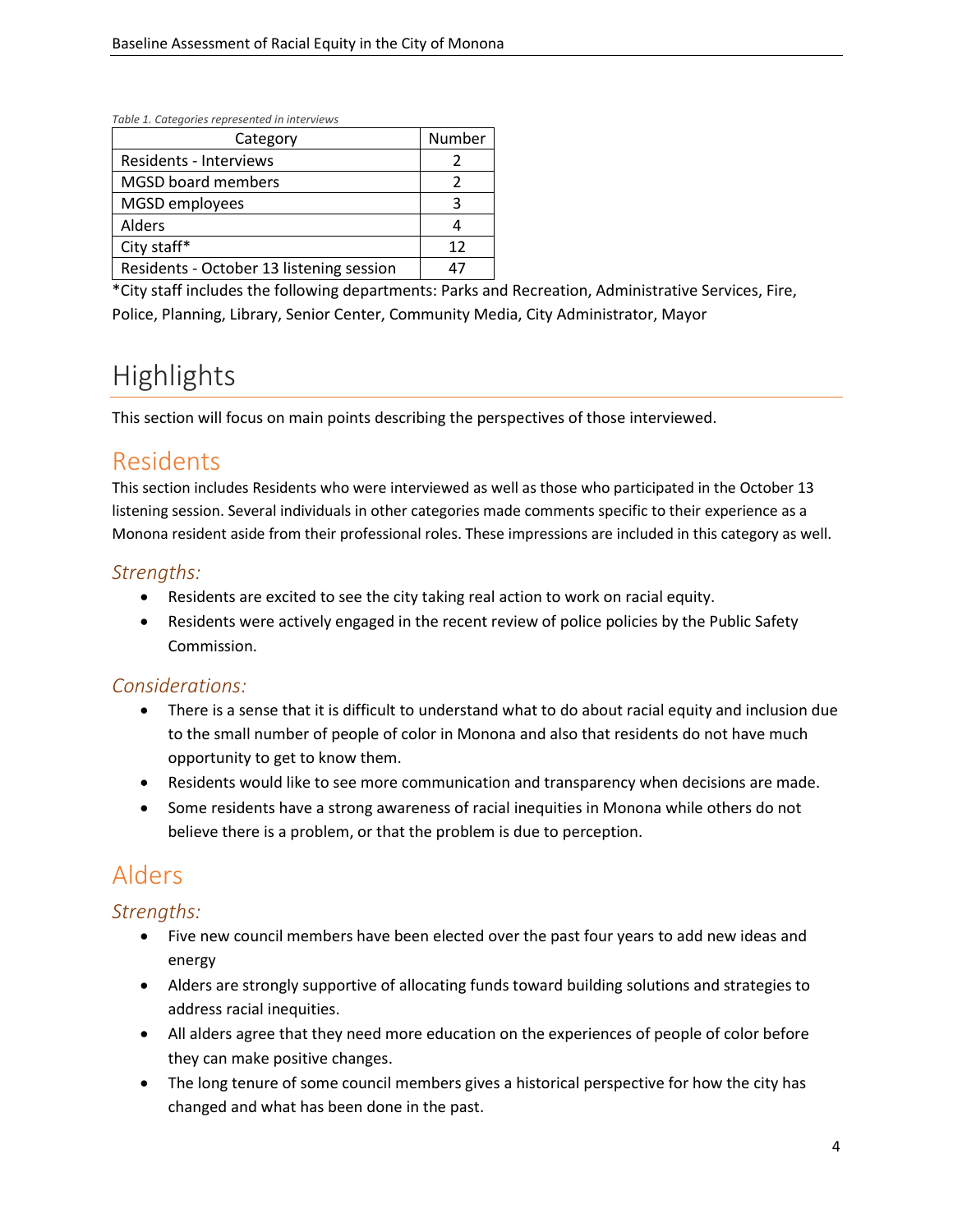#### *Considerations:*

- Although new alders have been elected, the council has historically had members that served multiple terms, which have may limited opportunities for people of color to run for positions.
- Alders have extremely disparate views on where the city really stands with equity work as well as whether reform is needed on policing.

### <span id="page-4-0"></span>Monona Grove School Affiliates

#### *Strengths:*

- School staff and board members are extremely aware of community issues and civically active.
- Black Student Unions have advisors who are also Black.
- The school has taken efforts recently to address long standing racial inequities.

#### *Considerations:*

- Racism and actions taken in the Monona Grove School District can act as a mirror for the City of Monona and Village of Cottage Grove as a whole to understand the extent of racist ideologies.
- Staff across the district are predominantly white.
- The city may want to coordinate efforts with the district.

# <span id="page-4-1"></span>City Staff (includes Mayor and Administrator)

#### *Strengths:*

- Some departments have either started equity training opportunities for their staff or are looking into possibilities for their departments.
- All staff are aware that racial inequities exist and that something needs to be done about it.
- Many staff members have been in their roles for a decade or more, which brings historical knowledge and context to solutions and strategies that will be developed.

#### *Considerations:*

- There is a general defensiveness around the implication that decisions made during the highprofile police interactions this summer were influenced by race.
- Although staff are aware racial inequities exist, some do not understand how it is relevant in their departments or their day-to-day work.
- Staff agree with idea of racial equity, but when it comes down to how to effect real change in a small town there is a feeling of helplessness about the ability to make progress.
- There is only one full time African American staff member. The city must develop intentional plans to recruit, hire, and retain racially diverse candidates.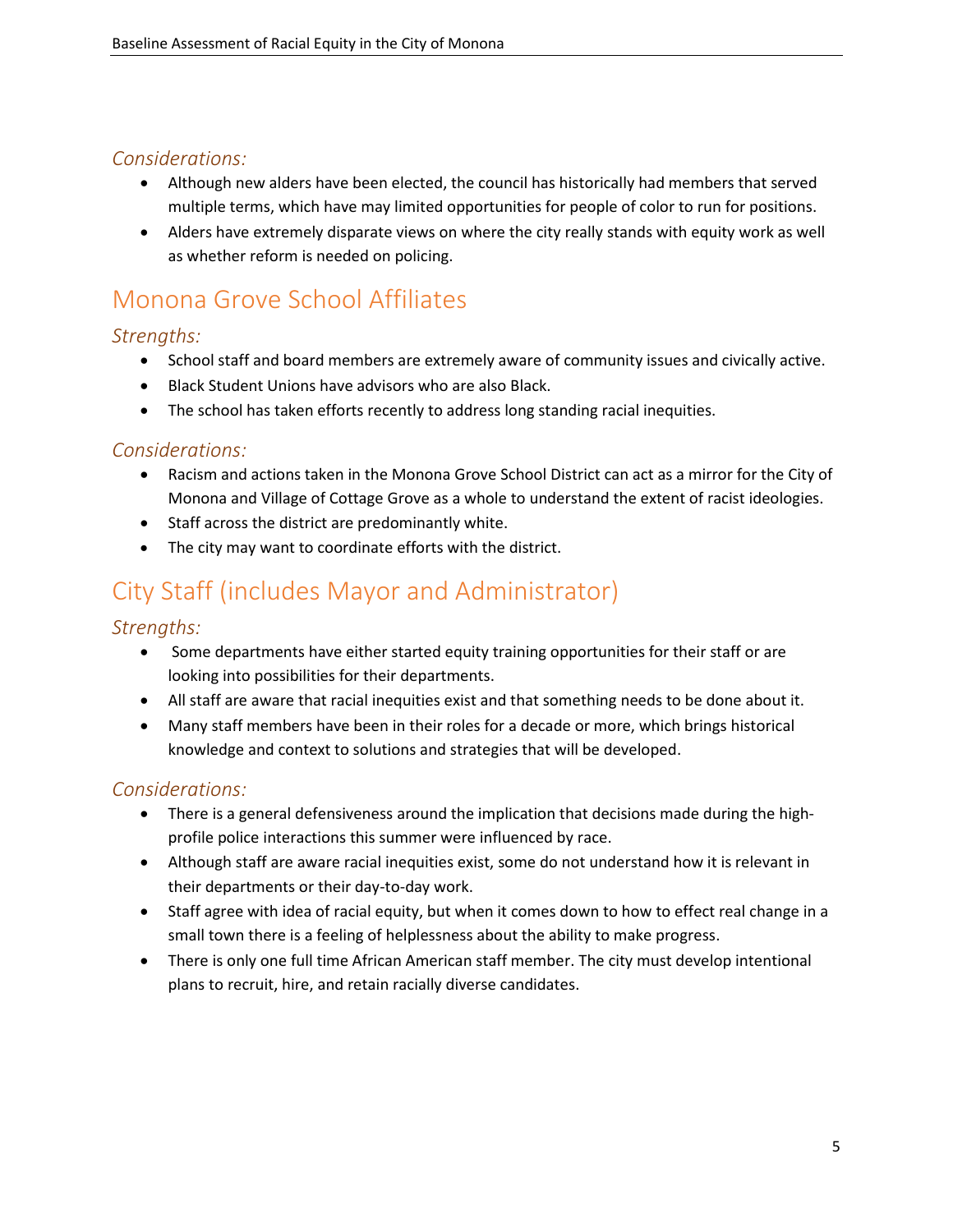# <span id="page-5-0"></span>General Themes

This section will include concepts that were reflected across the interviews.

# <span id="page-5-1"></span>City leadership is motivated to improve racial equity, but not aligned on the extent of the problem

City leadership (Mayor, Administrator, and Council Members) acted quickly to find solutions to improve racial equity. Residents expressed appreciation to see deliberate action in this area. Along with contracting Nehemiah, the city contracted The Riseling Group to investigate the June 2, 2020 incident<sup>3</sup>, and the Public Safety Commission conducted an extensive review of police policies as a result of a resolution passed by the City Council. This review incorporated input from residents and Legal Action of Wisconsin.

While there is overwhelming support for action, there are varying perspectives on whether racial equity should be a high-priority issue. Some members of leadership believe the city has a long way to go before it will be viewed as a good place to live for everyone, while others believe Monona is generally a great place with residents who are open-minded and welcoming. Some expressed that the race issues are more of a perception issue because the public does not understand everything that is going on behind the scenes both city and police department staff. Nehemiah will work to develop alignment and a strategy for improvement through executive coaching sessions and cultural engagement sessions.

### <span id="page-5-2"></span>Staff diversity and development

There is currently only one full-time African American staff member working for the City of Monona, which has 75 full time employees. Most departments have no people of color working within them or can count on one hand the number of people of color working for them. Several department heads recalled times in the past decade or two when they had employed a person of color, which indicated that the occurrence was so rare as to still be memorable today. Department heads acknowledge the need for more inclusive hiring practices but are unsure about how to approach the subject. The city does not currently track race of employees since they are below the threshold for mandatory reporting to the Bureau of Labor Statistics, but this would be a best practice to take on. Race should be collected for all employees, including LTE and seasonal. Ideally, race would be collected for all applicants as well for a full equity analysis.

Many staff have worked in the city for over 10 years; some having served most of their professional careers in their role. While this is advantageous to maintain history and institutional knowledge, it limits the ability to bring in diverse candidates with new strategies for operation. Both the Fire and Police Chiefs have recently retired. This presents an opportunity for the City to consider racial diversity in hiring for these critical positions as well as adding questions related to cultural competency and

<sup>3</sup> The Riseling Group, Independent After-Action Review, pp31-35, Accessed November 13, 2020 from https://www.mymonona.com/DocumentCenter/View/10893/Riseling-Group-Report-to-Monona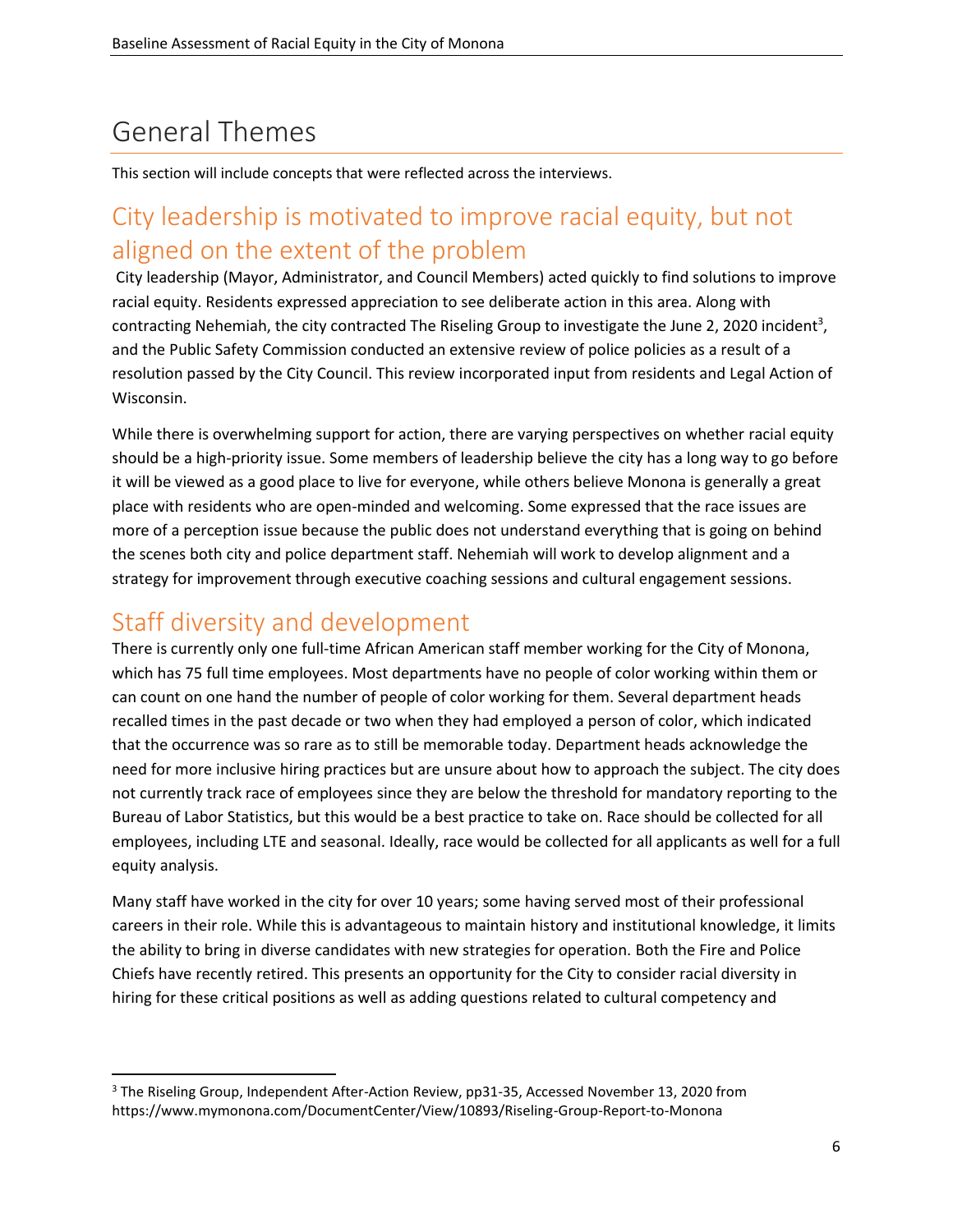experience with situations involving people of color to ensure the new hires will be able to approach issues related to race and racism with an experienced lens.

There have been no active efforts in the City to train staff about bias and equity. However, recently the library has begun book studies for library staff, and the police department attended some implicit bias trainings. This is a model that could be expanded through city departments and even among leadership. Like alders, department heads are also not aligned on the seriousness of inequities in Monona. While all department heads recognize that discussion on racial equity is necessary, some feel a sense of urgency for action while others believe it is not a very serious issue in a community like Monona, with such a large white population. Some staff mentioned things such as having tried to diversify staff, but that there are not enough people of color available, or when asked about racism they state that they are not allowed to discriminate because it is against the law. These statements indicate either defensiveness to the implication that racism exists among city staff or ignorance of the current dynamics in the city. Other staff seem to be aware of the deficits in their understanding and have investigated how they might address some of those issues in their professional context.

Staff also expressed a desire for alders and other leadership to spend some time talking to department heads to give them a better idea of day-to-day operations that might inform budget decisions. Some staff feel like their departments are isolated as opposed to feeling like they are part of a city operation. Nehemiah cultural engagement sessions and listening sessions may serve to offer a sense of connectedness across city departments.

#### <span id="page-6-0"></span>Communication and transparency

The city does not have any staff who are dedicated to public relations. Methods of communication include the website, social media accounts, and the radio station. However, most of the communication responsibilities (including answering calls from residents) go through the front desk staff, the administrative services director, and the City Administrator. Many people expressed concerns that the public-facing communications materials in Monona "are very white" and are not representative of other racial or cultural experiences in the city. Most city departments appear to recruit applicants for open job positions using mainstream advertising channels, however, this may limit the diversity of candidates who see any given posting. To ensure that the city is producing content and communicating on issues that are relevant to all residents, it should hire a PR professional or find a staff member who can dedicate a significant portion of their hours to communications. A possible solution could involve bringing on an intern at the radio station from Monona Grove High School or from a local college.

Communication about the June  $2<sup>nd</sup>$  incident and release of body worn camera footage was fairly prompt, but the same communication style has not followed for the police-involved deaths of Ello Johnson and Rodney Freeman that occurred later in the summer. Although the ability to communicate may have been limited due to the ongoing investigation by the Wisconsin Department of Justice Division of Criminal Investigation, given the unrest throughout the country, this could have been an opportunity to connect more deeply with the community and keep people informed of what was happening in general. For example, community meetings could have been held to ensure the public had a clear understanding of the investigation process and legal limitations, as well as to talk through general concerns and what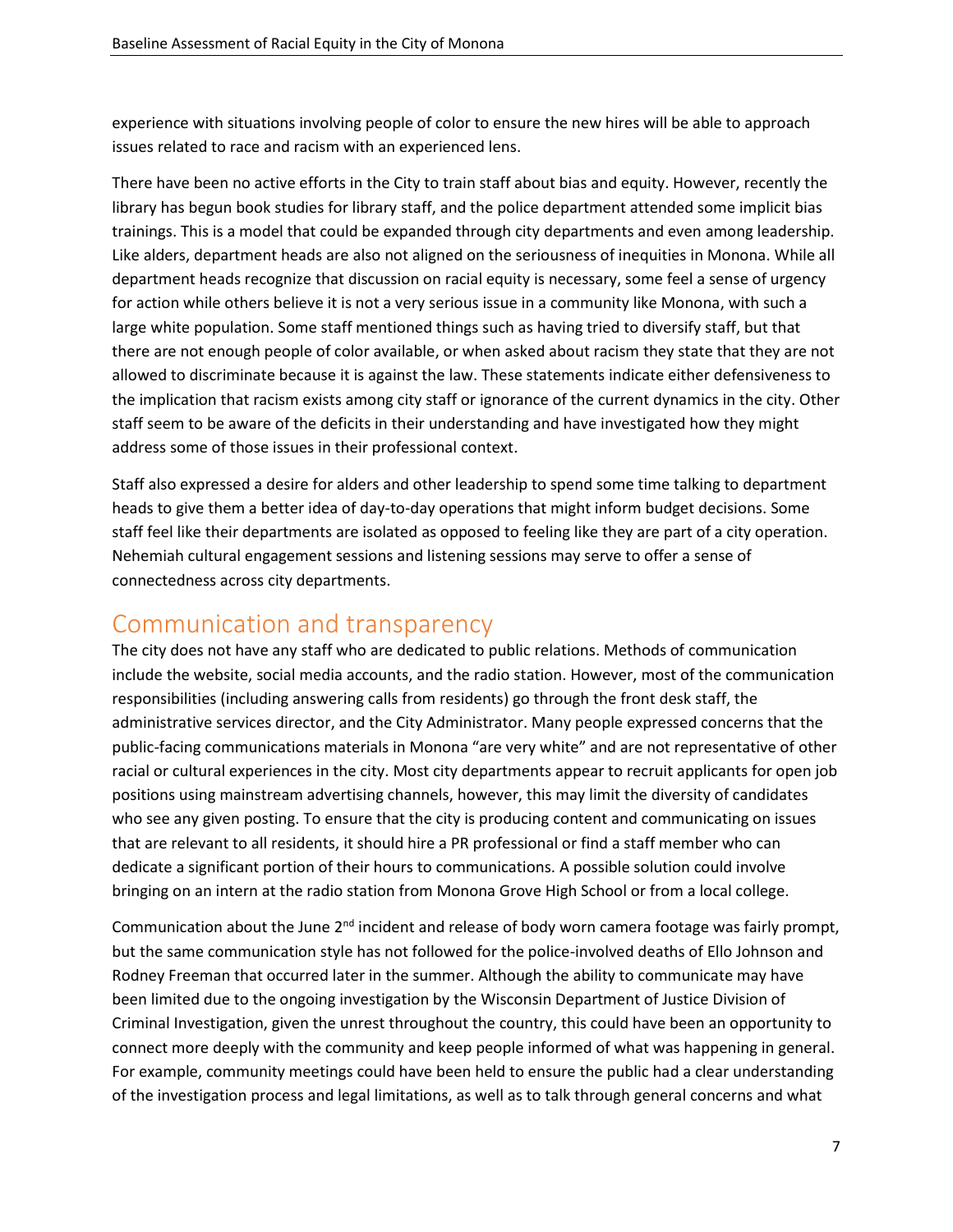could happen in the future if similar situations arise in the future. Although some of this information was shared through press releases and statements, a community meeting could help concerned citizens feel heard and connected with city decision makers. Hindsight is always 20/20, but having a dedicated communications professional with experience in crisis management would help make these decisions.

Another issue that came up regarding transparency is the purchase of San Damiano. While many understood the value of the purchase, they also felt that the city made a unilateral decision without the chance for public input. Some expressed concern that consideration was not given to other options for the site, such as affordable housing or investing the funds in equity in other areas of the city. A communications professional could also assist with making sure people understand the nuances of the budgeting process.

### <span id="page-7-0"></span>City committees lack diversity

Many people expressed concern with the lack of diversity present on city committees as well as on city council. One issue is that some Monona residents will join committees and serve for decades or serve several times throughout their lives. When Mayor O'Connor, was elected, she developed policies and practices resulting in a more robust and fair appointment process. She also took measures to reach candidates who had not served in the past for committee vacancies. However, even with robust policy, filling committee vacancies will inevitably result in recruitment from social networks of those currently serving on committees, city leadership, and staff, which will often exclude people of color for applying or even becoming aware of the vacancy. This phenomenon is not unique to the City of Monona, but is a consequence of the segregated nature of community social structures. We recommend that the city also develop an intentional approach to widely announcing committee vacancies and work with community partners to ensure residents of color have the opportunity to apply and be appointed. A community resident recently proposed the formation of a new city committee — a Truth and Reconciliation Council — to review policies and procedures in Monona. Nehemiah will work with this resident as we assemble a Community Advisory Committee that would operate within the community and could interface with a Truth and Reconciliation Council.

### <span id="page-7-1"></span>Policing and perception

The impetus for this work between Nehemiah and the city of Monona was spurred by the June  $2<sup>nd</sup>$ incident, which related to police action. For this reason, it is especially important to consider the role of law enforcement in the perception of racial equity throughout the city. The Riseling Group analyzed arrests and traffic citations/warnings from January 1, 2020 through August 1, 2020 and concluded that there is a large racial disparity in all categories, with Black people experiencing roughly 2/3 of use-offorce incidents, half of all arrests, and half of traffic citations and warnings. Many people indicated that the police department spends a significant amount of time responding to shoplifting issues at Walmart and speeding/traffic citations or other issues on the beltline. Other staff and residents also mentioned Denny's as a hot spot for policing. Most of these police interactions are with people who state their home city as Madison, which one might expect given the size of the City of Monona and its proximity to the larger city. The Black population is 1.2% in Monona and 7.9% in Madison. In either case, the disparity is large and demands further investigation. This is not a question of whether Monona Police Department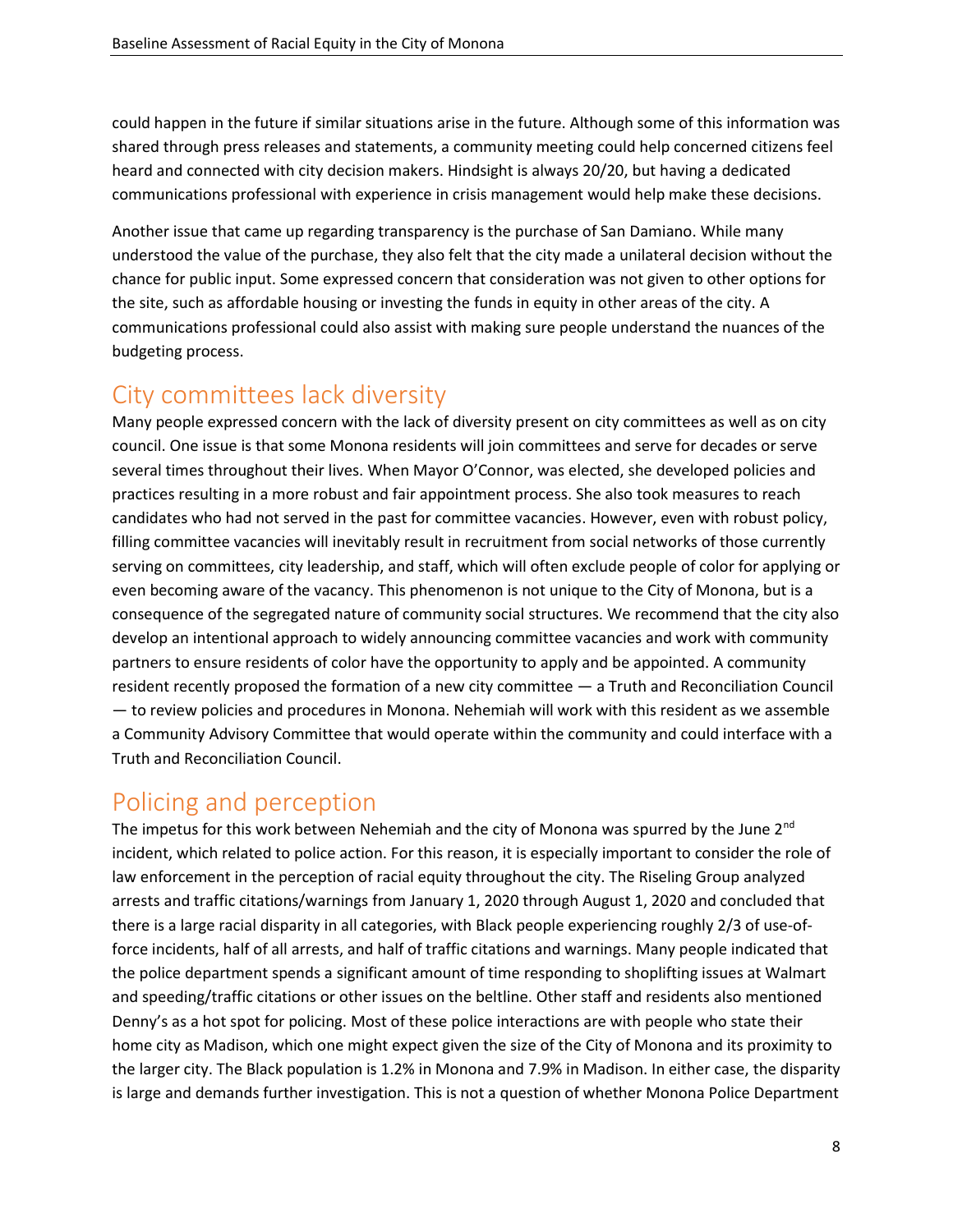is biased or not. The vast majority of white people demonstrate racial bias. An investigation into this data would serve to identify the root cause of the disparities. As acknowledged by leadership in Monona Police Department, institutional and structural racism play a role, as well as intersections of race and other factors such as poverty. However, the police department (along with all other city departments) must be willing to acknowledge the role their own personal bias plays in their day-to-day decisions.

This burden does not fall solely on the police department, since 80% of arrests in this dataset are citizeninitiated<sup>4</sup>, meaning that someone called the police for service. Racism in Monona may lead to more police contact with Black people, which then leads to people in Monona witnessing Black people interacting with police, which then further reinforces racist attitudes like the assumption that Black people in Monona must be engaging in criminal activity. Such attitudes were apparent when a neighbor called police on Keonte Furdge for simply sitting on the porch of his residence.

Leadership in the Monona Police Department have expressed interest in receiving training related to racial equity, diversity, and inclusion, but had the perception that their budget will not allow the expense. Another big challenge with training the department is the fact that it is small, so it may be difficult to cover staffing needs while in training. One major challenge identified with hiring more diverse candidates is that Monona only accepts officers who have already been through the academy. Departments like Madison have an advantage in that they can recruit people of color and put them through the academy. Furthermore, there is a perception that Monona does not offer pay competitive with Madison. While the police department offers pay competitive with similar sized suburban cities, there is a perception that an additional challenge for hiring is because the department is small and there are few opportunities for career advancement. The Monona Police Department must develop a recruitment plan that will identify candidates of color. If white people will join the department with the stated limitations, there are surely candidates of color who would like to work in a city like Monona.

The city is widely divided on the perception of police performance and racial bias. Similar to what we see in the rest of the country, some people are calling for heavy police reform while others believe that the police can do no wrong. The residents attending the public listening session on October 13, 2020 were largely supportive of reforms, and many also thanked police for the job they are doing. Several interviewees indicated that they believed all three police-involved incidents listed above were conducted entirely by the book and that people were perceiving problems only because they did not have a full understanding of the situation or what it is like to be a police officer.

# <span id="page-8-0"></span>Monona Grove School District and the City of Monona

Students of Color in the Monona Grove School District (MGSD) have reported feeling isolated and marginalized for years. In 2008, a deer carcass was left on a Black student's car. In 2009, High School students performed the musical *Ragtime*, which highlights issues of race and immigration, but also uses a racial slur.<sup>5</sup> In the same year, parents and students objected to studying the book The Adventures of Huckleberry Finn due to the use of the n-word. In 2010, the district was infiltrated by a gang of white

<sup>4</sup> The Riseling Group, Independent After-Action Review of Monona, p31, Accessed November 13, 2020.

<sup>5</sup> https://lacrossetribune.com/newsupdate/monona-grove-addresses-racial-tension-through-musicalragtime/article\_af13220e-2977-5591-9062-b709e74f4ec0.html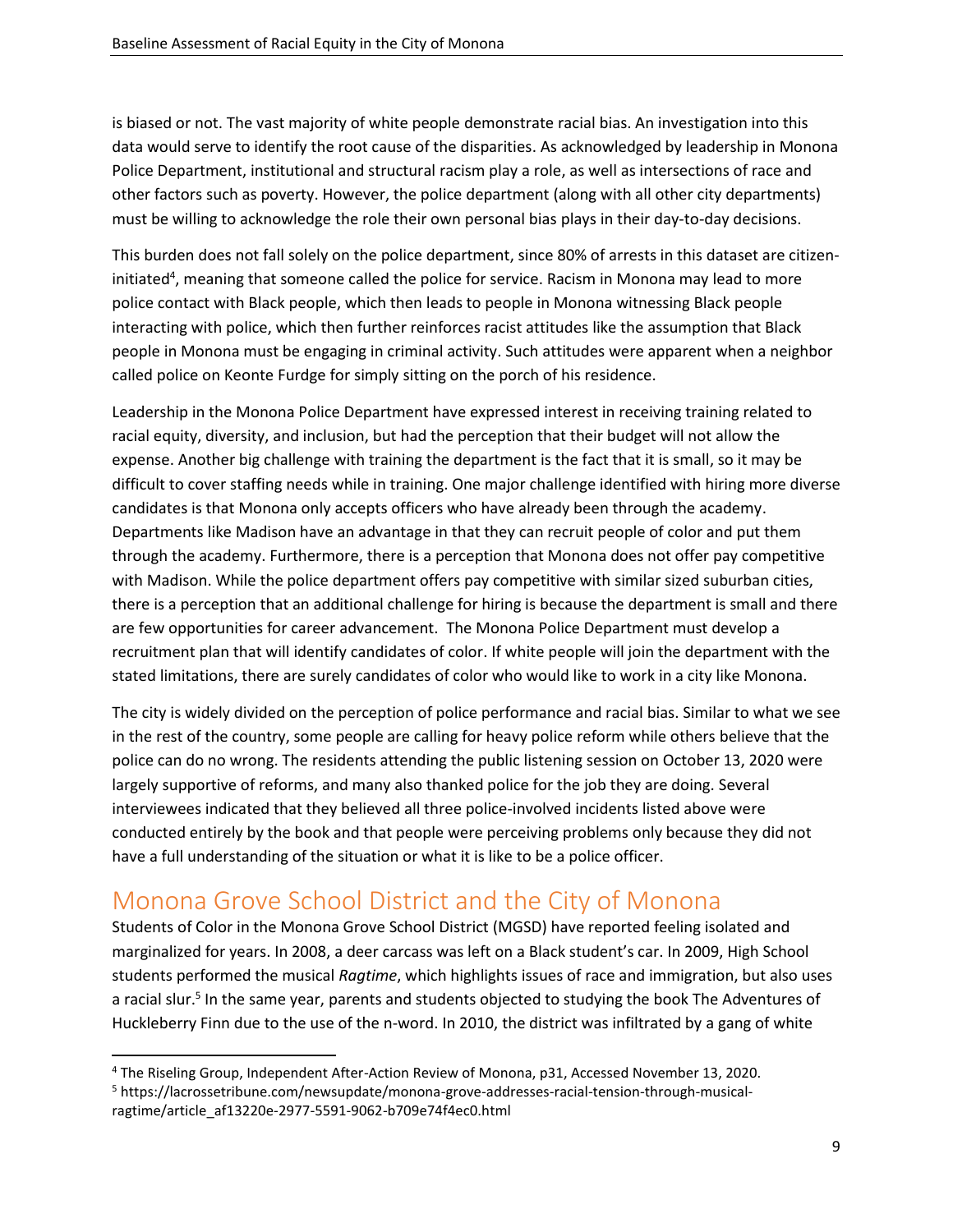students espousing white supremacist ideology.<sup>6</sup> In 2018, the district had a heated debate over whether the book To Kill a Mockingbird should remain part of the 9<sup>th</sup> grade curriculum.<sup>7</sup>

Monona Grove School District also includes residents of Cottage Grove, and racism in schools is frequently a mirror of what racism looks like across communities. Racism expressed by students likely reflects the dominant viewpoint of adult Monona and Cottage Grove residents, since children learn racist ideologies from their parents even though that may not be parents' intent.

In recent years, MGSD has begun to look at solutions to this long-standing issue. As a response to the To Kill a Mockingbird conversation, parents created a Parent Equity Council to address policies and procedures in the school that harmed students of color. The district has also worked with Percy Brown, Jr. and Rainey Briggs and their Critical Consciousness curriculum, as well as working briefly with Nehemiah to access an anonymous platform for staff to report issues involving racism and receive coaching from Nehemiah staff. Students from Monona Grove's Black Student Unions took a lead role in organizing a march in collaboration with the Parent Equity Council on June 10, 2020<sup>8</sup> to protest the murder of George Floyd and the June  $2<sup>nd</sup>$  incident. Despite cold and rainy weather, the community came out in force, with hundreds of students, staff, parents, and residents marching.

Like city staffing, MGSD staff remain mostly white despite a growing number of students of color and despite more than a decade of racial unrest. Students and staff of color have expressed their concerns and suggested solutions for years without much movement, although Black Student Unions are present at both the middle and high school levels along with growing multicultural groups. Additionally, concerns were raised over whether employing a School Resource Officer exacerbates racial disparities and over the fact that an officer in this position appears not to be required to attend the same equity professional development sessions that the rest of the staff is mandated to attend.

A strong suggestion from those affiliated with MGSD is to align city and police department equity work between Monona and Cottage Grove for the sake of the students. While the City of Monona cannot control what happens in Cottage Grove, it may be advantageous to explore a partnership on equity work.

<sup>6</sup> https://madison.com/wsj/news/local/education/local\_schools/monona-grove-schools-ban-racist-gangsymbols/article\_4346caa4-36d1-11df-9f92-001cc4c03286.html

<sup>7</sup> https://madison.com/wsj/news/local/education/monona-grove-school-board-votes-to-retain-to-kill-amockingbird-in-curriculum/article\_a2f99dc3-dd8d-5bf3-ae4f-

ead61626f554.html#:~:text=The%20Monona%20Grove%20School%20Board,ninth%2Dgrade%20English%20classro om%20teaching.

<sup>8</sup> https://wibailoutpeople.org/2020/06/09/monona-grove-blm-protest-walk-june-10-2020/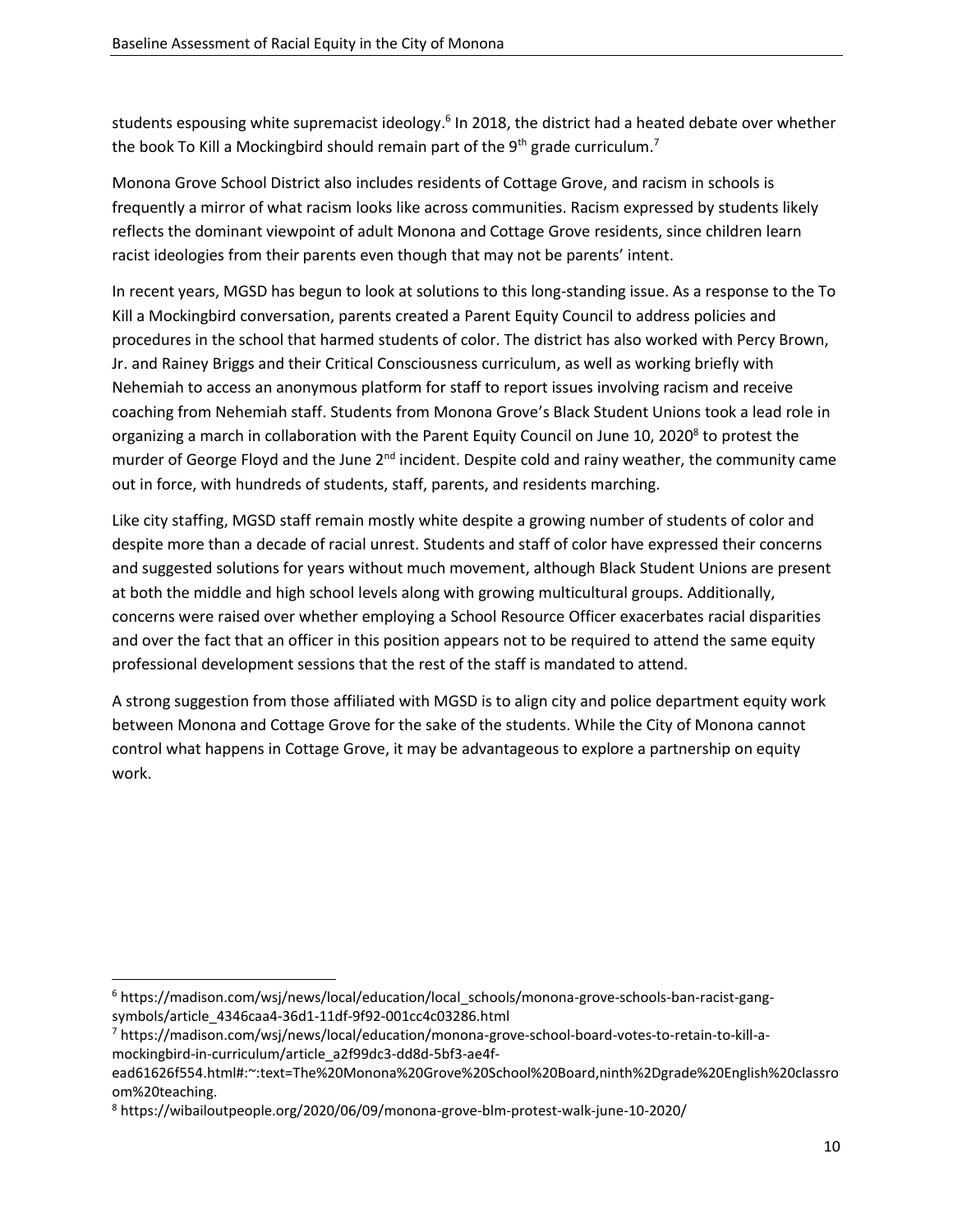# <span id="page-10-0"></span>Summary

The City of Monona took action after the June  $2<sup>nd</sup>$  incident, which happened amidst a global pandemic and nationwide protests over police brutality against Black people. While this step was reactive rather than proactive, it is notable that the city not only acted but invested real dollars to work with community partners who could provide expertise in areas the city did not have.

The City is misaligned at every layer on the severity of racial inequity and cultural competency, and the urgency with which it should be addressed. This misalignment is quite common in historically and predominantly white environments and is not unique to Monona. As many of the interviewees suggested, part of the problem is lack of awareness due to lack of exposure to anyone who is not white.

This assessment has identified some patterns and trends that will allow Nehemiah to tailor its work to address specific areas and issues. The Mayor, Administrator, and City Council are all highly motivated to do the work necessary to make Monona a great city for all people involved.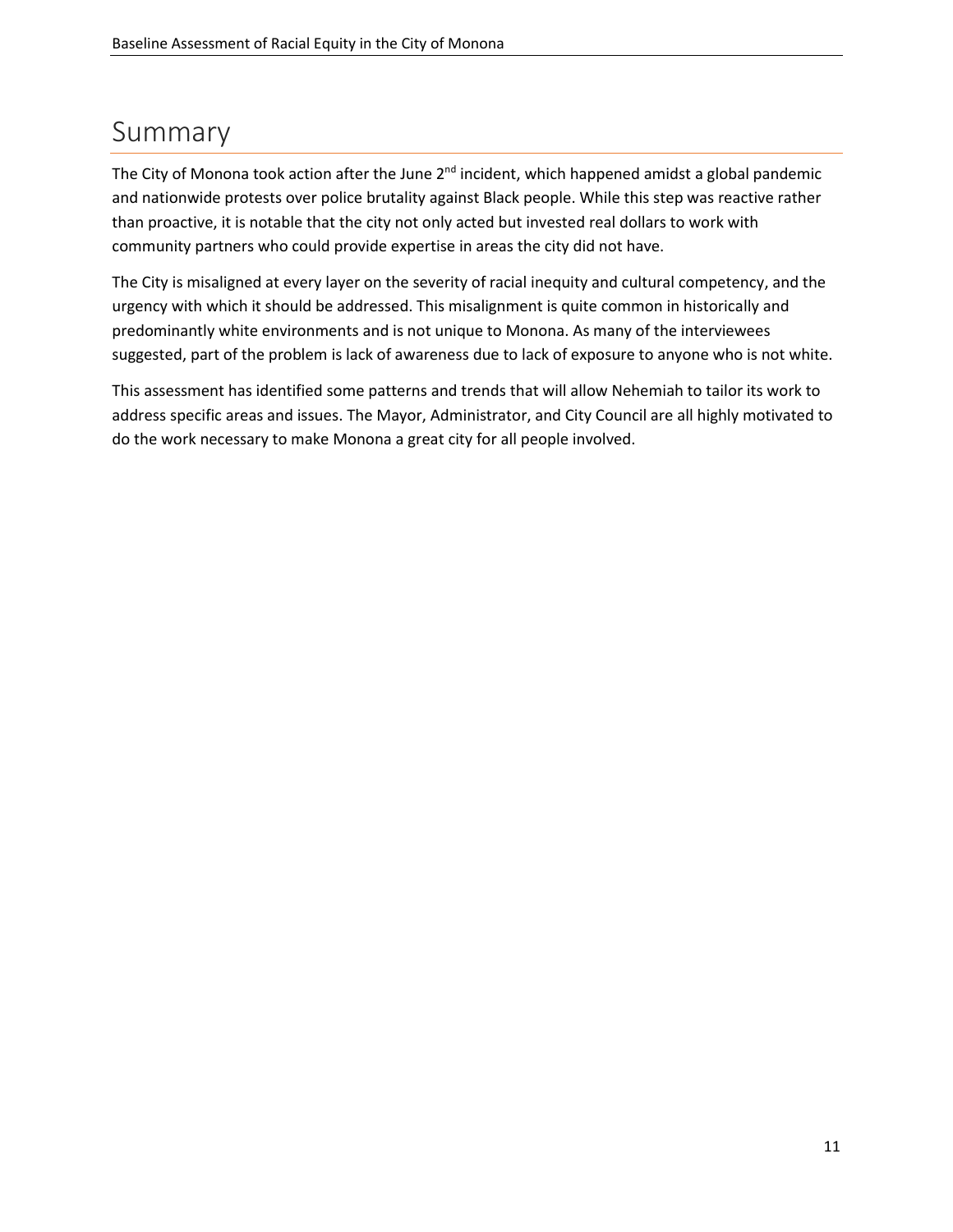# SWOT Analysis

<span id="page-11-0"></span>

| <b>Strengths</b>                                                                                                                                                                                                                                                                                                                                                                         | <b>Weaknesses</b>                                                                                                                                                                                                                                                                                                                                                                                                                                                           |
|------------------------------------------------------------------------------------------------------------------------------------------------------------------------------------------------------------------------------------------------------------------------------------------------------------------------------------------------------------------------------------------|-----------------------------------------------------------------------------------------------------------------------------------------------------------------------------------------------------------------------------------------------------------------------------------------------------------------------------------------------------------------------------------------------------------------------------------------------------------------------------|
| • City leadership is motivated to work on this issue<br>• Some department heads are already investigating or<br>beginning training for their own staff.<br>. New voices are entering city council to lend balance<br>between alders who have served a long time and those<br>who are coming in with fresh eyes.                                                                          | • City leadership, staff, and residents are not aligned on<br>where the city is as a whole on racial equity.<br>. Belief that race issues are due to perception over<br>actual systemic/structural/institutional causes<br>• Defensiveness when confronted with personal bias                                                                                                                                                                                               |
| <b>Opportunities</b>                                                                                                                                                                                                                                                                                                                                                                     | <b>Threats</b>                                                                                                                                                                                                                                                                                                                                                                                                                                                              |
| Turnover in key roles such as police and fire chief<br>present an opportunity to pilot a transparent<br>process to recruit diverse candidates, include<br>questions about racial equity in interview process,<br>and include people of color on the interview panel.<br>Use recent lessons learned about responding to<br>controversial issues to develop a communications<br>procedure. | Fear that alienating long-term residents or<br>$\bullet$<br>receiving harsh pushback will affect reelection<br>Difficulty connecting with communities of color to<br>$\bullet$<br>fill openings on city committees and staff<br>positions.<br>Unwillingness to change long-standing policies and<br>$\bullet$<br>procedures because it will upset the status quo<br>Continuing to operate in a reactive manner to<br>$\bullet$<br>racist issues instead of being proactive. |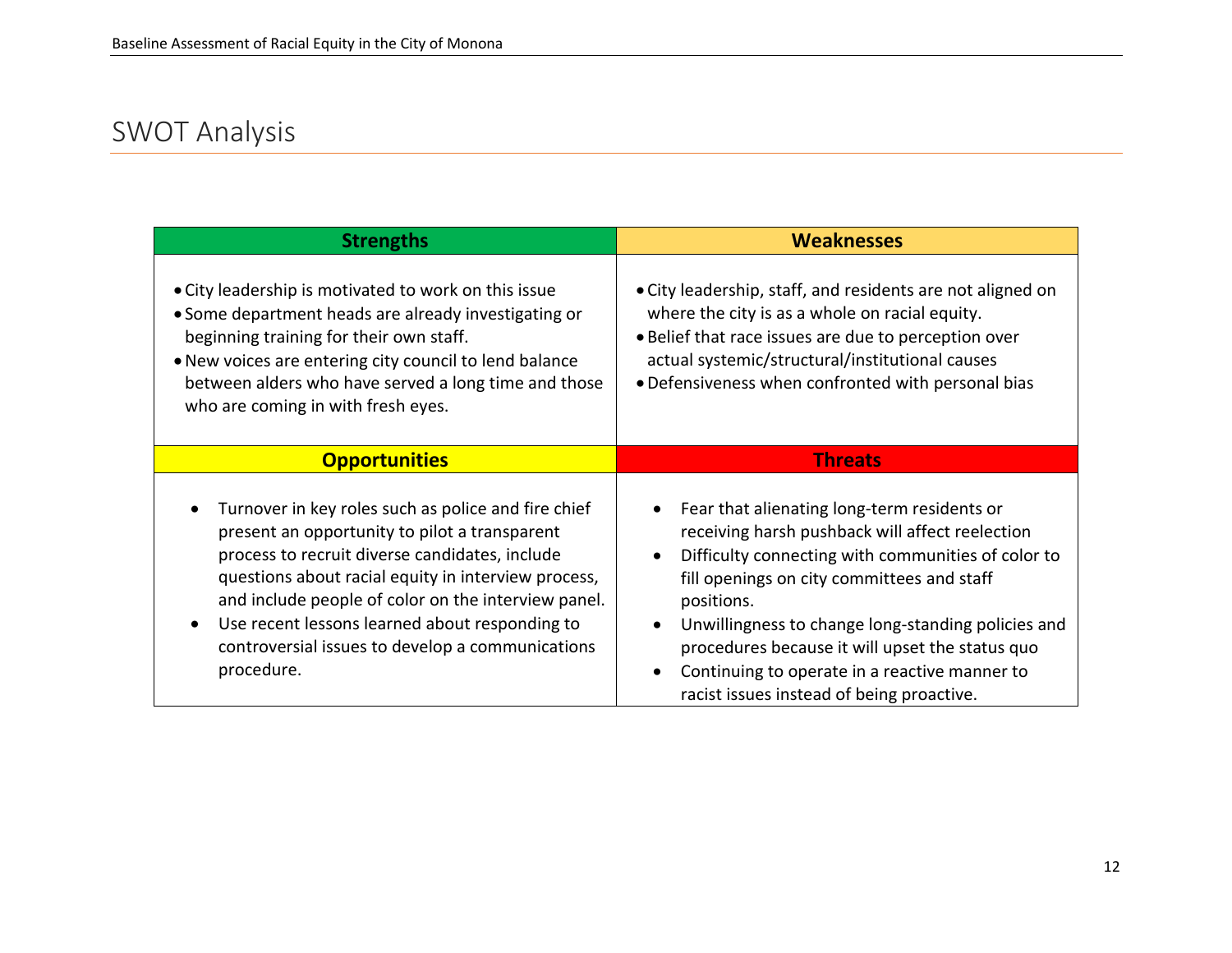### Appendix A. March 29, 2021 Update

### Progress to date

Nehemiah has delivered the following services:

- Executive Coaching Session for Mayor Mary O'Connor and City Administrator Bryan Gadow with Rev. Dr. Alex Gee
- Cultural Engagement Session with City Staff and Alders
- Provided feedback on GovHR surveys for Chief of Police search
- Co-hosted a community listening session with GovHR and the Police and Fire Commission to get community input on what they want to see from a new Police Chief
- <span id="page-12-0"></span>• Discussions around forming a Truth and Reconciliation Council or Community Action Coalition focused on racial equity

#### <span id="page-12-1"></span>Executive Coaching Session

Coaching sessions with Rev. Dr. Alex Gee focus on examining issues related to diversity, equity, and inclusion from a transformation leadership perspective. Mayor O'Connor and Administrator Gadow had a chance to discuss successes and challenges as they see them. Dr. Gee provided coaching related to those successes and challenges as well as thinking through future directions and approaches.

#### Cultural Engagement Session

<span id="page-12-3"></span><span id="page-12-2"></span>Harry Hawkins and Karen Reece led a two-hour session with all alders and city department heads, a total of 20 people. The session focused on how Nehemiah approaches issues related to racial equity and culture. We presented information on ways to think about racial equity as a city with mostly white staff and a high percentage of white citizens. The process to effect change across a city is a complicated process and should be viewed as a longterm endeavor. We reviewed what it means to be a white ally in the fight for racial justice and some of the landmarks people can look for to assess where they are on that journey.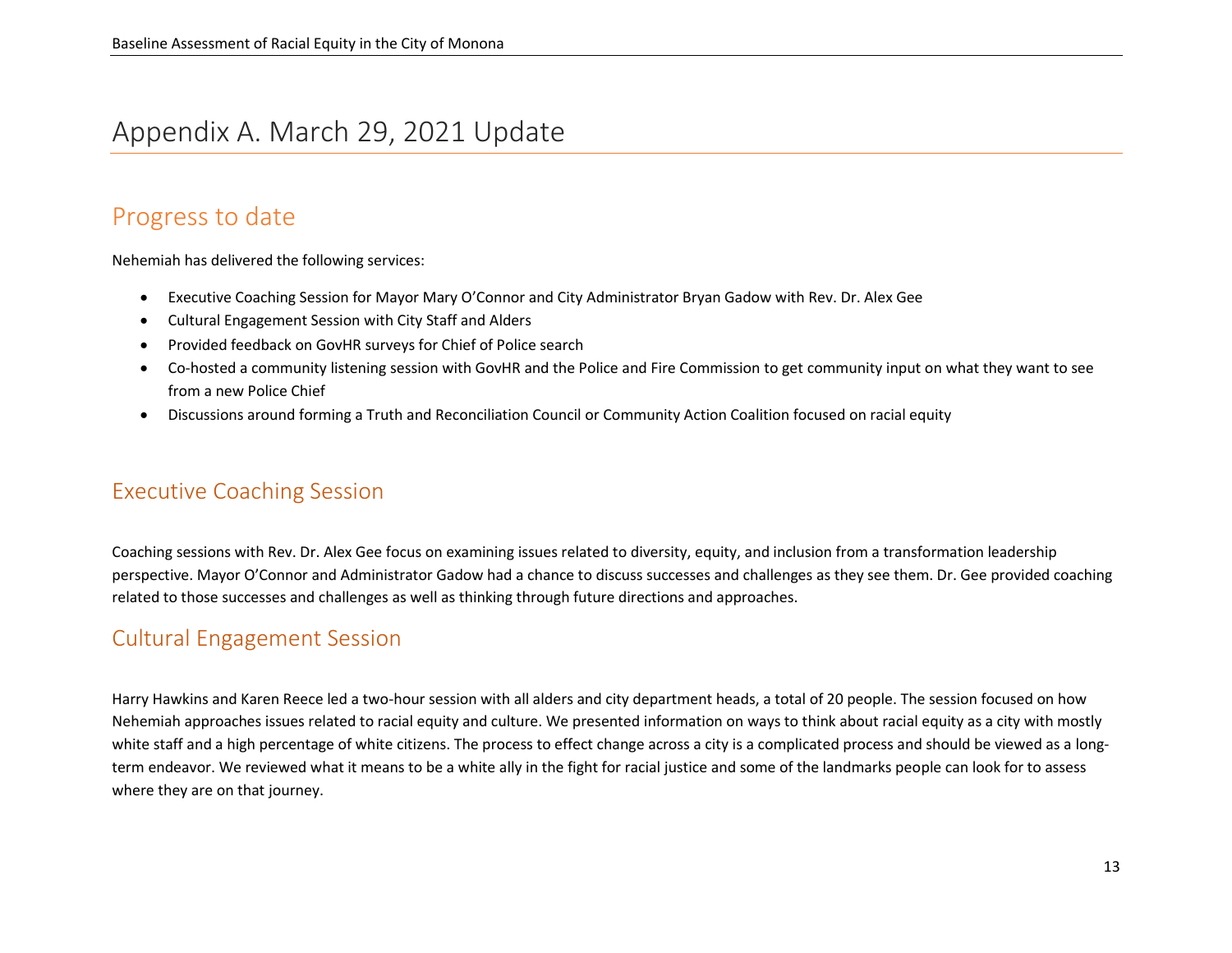Alders and staff were divided into small groups and asked to discuss the following questions:

- **1. When you think of racial equity/racial justice and City of Monona:**
- What comes to mind?
- If resources were unlimited, how could/should the City support these concepts?
	- In your department
	- Between departments

#### **2. What do you hope to see in 5 years?**

Technical issues that participants mentioned included things such as auditing the city fee structure with an equity lens, reviewing hiring and promotion practices with the goal of diversifying city staff teams, incremental zoning changes, making sure more diverse voices are represented on the city website and other city materials and events, and participation in the Dane County Community Restorative Court.

More complex issues that participants mentioned included the understanding that discussing racial inequities often causes discomfort, but that discomfort is a critical part of change. Participants suggested that to promote change, they could build in an equity component to existing staff meeting agendas as well as share with fellow Monona neighbors information they have learned in this and other training sessions. Participants shared methods that have been helpful in their own learning such as reading *The Color of Law* by Richard Rothstein or *Me and White Supremacy* by Layla Saad, following Black and other non-white people on social media, and holding conversations relating to racial equity with other staff.

In future sessions, Nehemiah will continue to explore and define Monona's culture and provide insight to any changes that need to happen to ensure Monona is a racially inclusive place.

#### Work with GovHR

<span id="page-13-0"></span>Nehemiah has collaborated with GovHR in the search for a new Chief of Police. GovHR deployed a survey to the community as well as to the police department staff to get a better sense of what the community would like to see in the new chief. GovHR provided draft surveys to review and incorporated feedback from Nehemiah to improve the surveys.